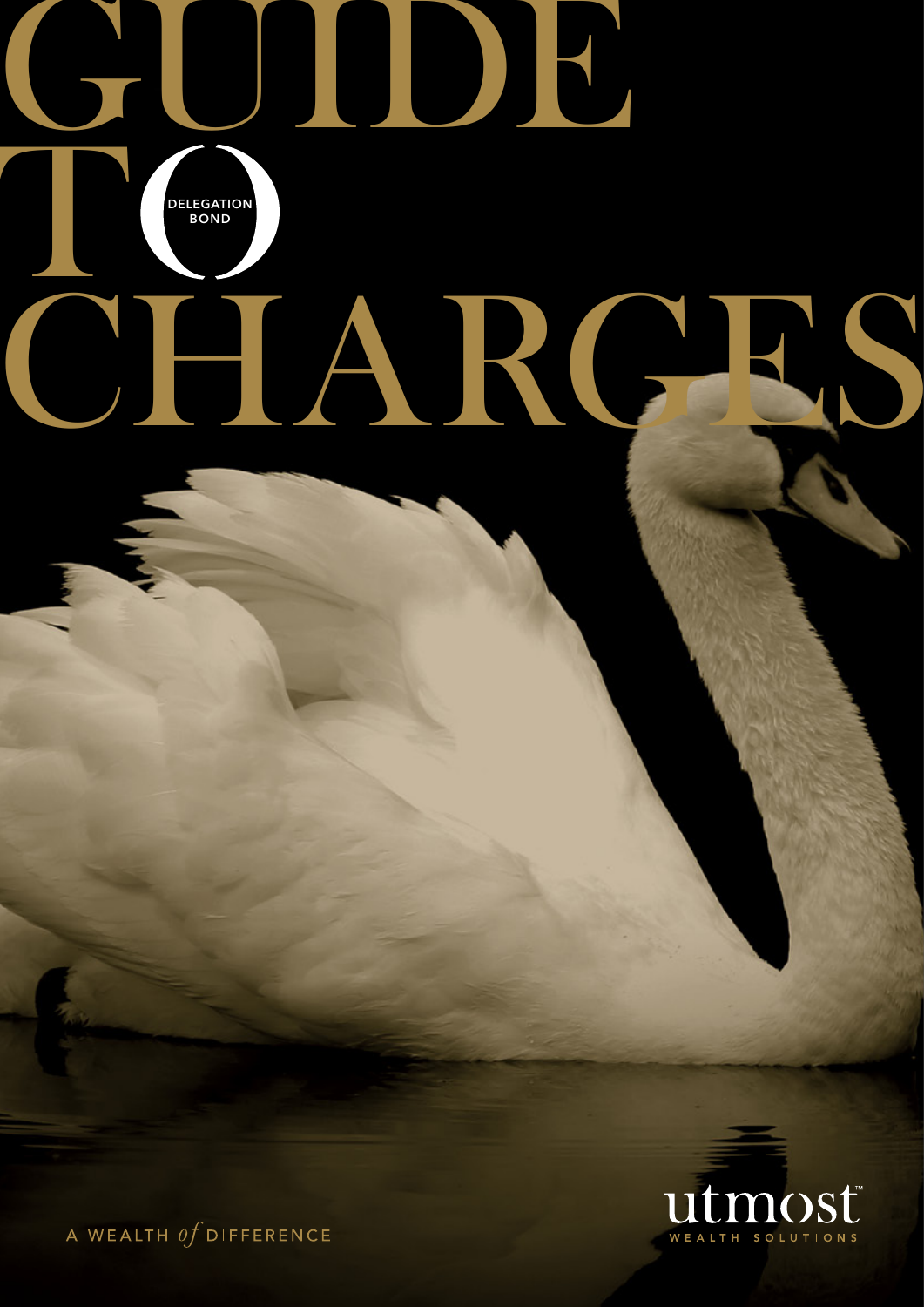# Utmost

Utmost Wealth Solutions is the brand name used by a number of Utmost companies.

This item is issued by Utmost PanEurope dac.

3 BEFORE YOU BEGIN

4 STANDARD CHARGES

5 CONDITIONAL BOND **CHARGES** 

7 PAYING FOR ADVICE 8 CHARGES FOR ADVICE

11 TRUSTS AND PAYING FOR ADVICE

15 CHARGING DATES

 $\bigcap$ CONTACT US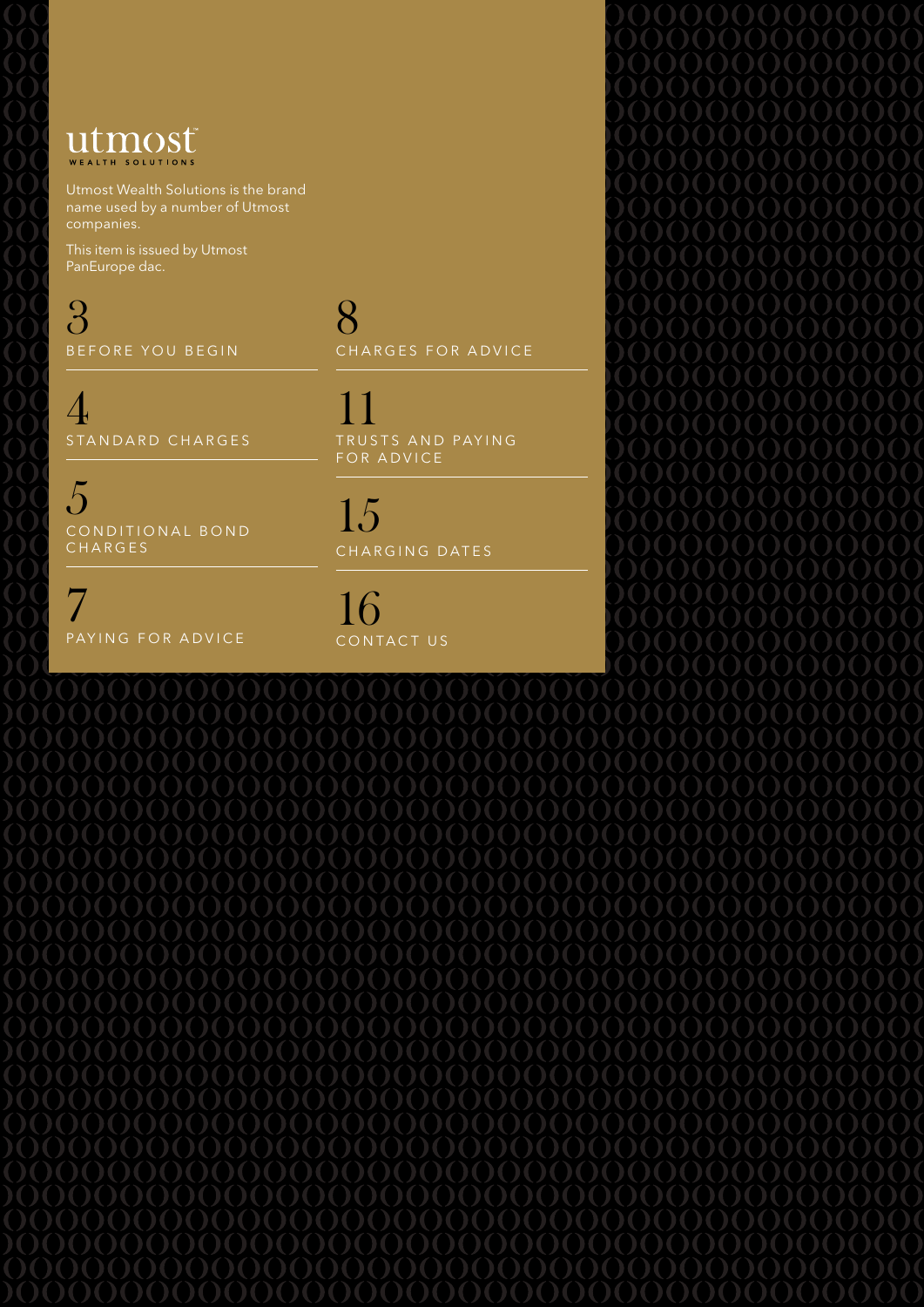# BEFORE YOU BEGIN

This guide explains the current charges that will apply to your Delegation bond and any additional charges that could apply depending on the options you choose. It also details what the charges cover and how these can be paid.

We also outline the payment options available for the advice you may receive and how this could affect your bond.

- › Words in the singular shall include the plural and vice versa
- › Where charges are shown in Sterling and the bond is held in US Dollar or Euro, we will convert these charges using the exchange rate on the date of the transaction
- › Administration and dealing charges will be increased on 1 January each year in line with the UK Retail Prices Index (RPI) without any notification to you or, where applicable, your trustees. Any increases may be rounded to the higher pound. Payment charges are based on the bank charges we incur in making the payment and are subject to increase without notice where the charges incurred by us increase. Any other variations in administration will be made by giving you three months' notice.

For more details about increases to charges contact us on +44 (0) 1624 643 345.

As charges will reduce the value of your bond and its growth potential, it is important that you read the information in this guide and ask your financial adviser if you have any questions.

Charges shown in this document are applicable as at 1 January 2022. Please ask your financial adviser for details of current charges.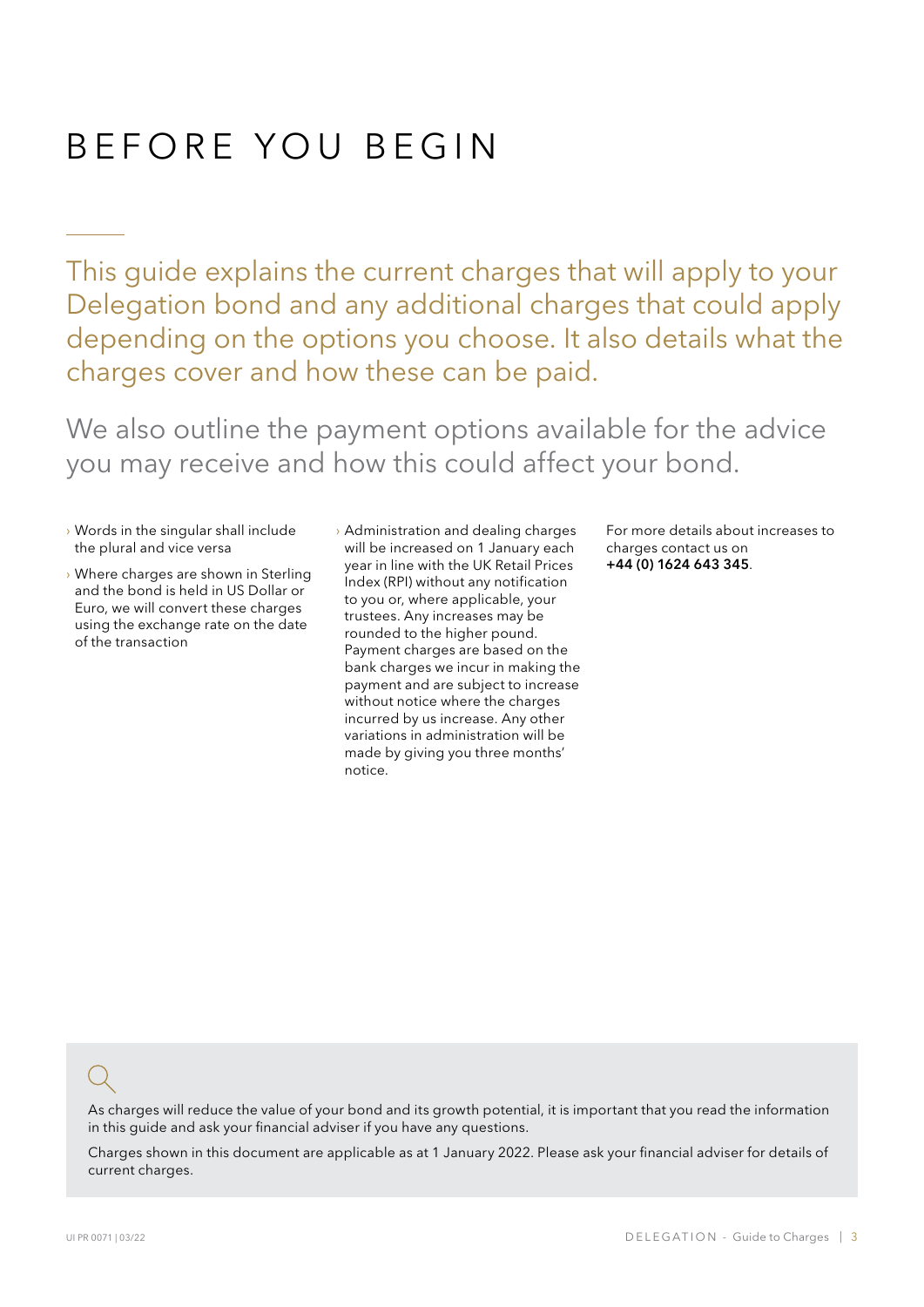# STANDARD CHARGES

### PRODUCT MANAGEMENT CHARGE

The Product Management Charge includes the bond set-up and ongoing management charges.

#### ON GOING PRODUCT MANAGEMENT CHARGE

This is an ongoing charge applied quarterly in advance and is shown in the table below:

| 'TOTAL PREMIUM VALUE<br>(GBP) | ONGOING PRODUCT<br>MANAGEMENT CHARGE PER<br>YEAR (NO INITIAL) |
|-------------------------------|---------------------------------------------------------------|
| £500,000 - £999,999           | 0.20%                                                         |
| $£1,000,000+$                 | 0.13%                                                         |

The ongoing Product Management Charge is applicable for the lifetime of your bond, and is taken quarterly in advance. The first charge is calculated on the size of the premium paid into the bond and subsequent charges are based on the premium paid into the bond or the current fund value, whichever is higher.

The bond's charges, including any underlying fund charges, may be higher than we have assumed in your Personal Illustration which will impact on investment growth.

### A D M INISTRATION CHARGE

An Administration Charge will not apply where only one EMC is appointed. However, an Administration Charge will apply for each additional EMC appointed and, where this is charged, it is taken quarterly in arrears.

Where each additional External Manager and/or Custodian (EMC) company has been appointed to manage an External Managed Account, an Administration Charge of £225.00 per policy quarter will be applied for each EMC appointed. In some circumstances this Administration Charge level may be reduced to £134.00 per policy quarter if the EMC is able to provide electronic valuation data feeds. These charges are correct as at 1 January 2022.

### EXTERNAL MANAGER AND/OR CUSTODIAN CHARGE (EMC)

You can request the appointment of one or more EMCs to manage an External Managed Account to which the performance of the bond is linked. Your nominated EMC will apply their own charges for managing the investment. Such charges could include custody, transaction or bank fees which will be taken directly from the External Managed Account. Please speak to your EMC or financial adviser for specific details of these charges.

A payment charge of £12 (or the equivalent in the currency being traded\*) will be made every time money is transferred by CHAPS to an External Managed Account. This charge is made to cover the costs of third party charges incurred by Utmost.

\*Based on the exchange rate available at the time of the trade.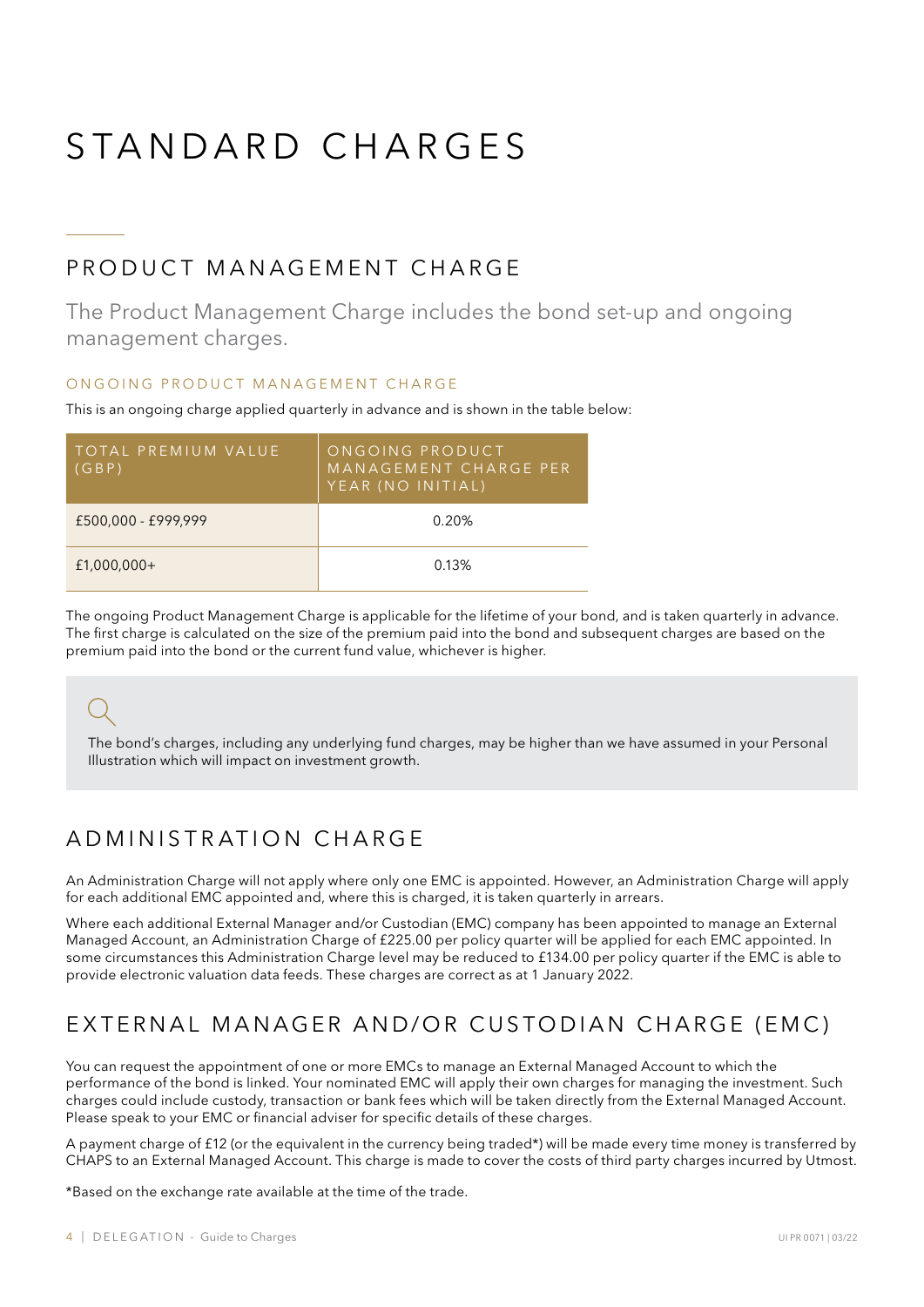# CONDITIONAL BOND CHARGES

### Whether or not you pay these charges depends on the options you have chosen.

| PAYMENT<br><b>CHARGE</b>                                              | When you pay your premium to us by Telegraphic Transfer (international payment), your bank<br>may charge you for these services. If you or your trustees request that we make a withdrawal<br>or surrender payment, a charge of £15 for CHAPS payments or £15/US\$24/€24 for Telegraphic<br>Transfer payments will apply. Payments made to a UK bank in Sterling through the BACS<br>system are currently free of charge.                                               |
|-----------------------------------------------------------------------|-------------------------------------------------------------------------------------------------------------------------------------------------------------------------------------------------------------------------------------------------------------------------------------------------------------------------------------------------------------------------------------------------------------------------------------------------------------------------|
| EARLY<br>WITHDRAWALS<br><b>FROM CASH</b><br>DEPOSITS/<br><b>FUNDS</b> | If your nominated External Manager invests your premium into cash deposits or funds, there<br>may be a charge imposed by the deposit taker or fund manager for early withdrawals, for<br>example if your EMC breaks a fixed deposit early or does not provide the required notice<br>period. This includes cancellation of the bond during the initial 30 day cancellation period,<br>closing a deposit early or redeeming a fund where there are redemption penalties. |
|                                                                       | If your nominated External Manager opts to link the bond to assets which cannot be easily<br>cashed in, such as fixed term deposits or funds with infrequent dealing days, it may be some<br>considerable time before the asset can be sold or redeemed.                                                                                                                                                                                                                |
| <b>DEALING</b><br><b>ACCOUNT</b><br><b>DEBIT</b>                      | If the bond's Dealing Account does not hold enough cash in it to cover charges and<br>withdrawals, including any charges for advice that we are facilitating, it may have a negative<br>balance and debit interest will apply.                                                                                                                                                                                                                                          |
| <b>INTEREST</b>                                                       | Please contact us for details of the current rate. Speak to your financial adviser for more details<br>about the Dealing Account.                                                                                                                                                                                                                                                                                                                                       |
| VALUATION<br><b>CHARGE</b>                                            | You will receive an annual valuation on, or around, your policy anniversary. If further printed<br>statements are required, there is currently a £20.00 charge per statement.                                                                                                                                                                                                                                                                                           |
|                                                                       | You, your financial adviser or your trustees can obtain free valuations online, at any time, when<br>registered at www.utmostinternational.com                                                                                                                                                                                                                                                                                                                          |
| ADDITIONAL<br><b>SINGLE</b><br>PREMIUMS                               | Each additional single premium will have its own series of charges. The Product Management<br>Charge on the additional single premium will be based on the total premiums paid and may<br>therefore be less than the Product Management Charge applied to the initial premium. Please<br>see the table in the 'Standard Charges' section, earlier in this guide, for the relevant premium<br>bands.                                                                     |
|                                                                       | The first quarterly Product Management Charge will be taken immediately and further<br>Product Management Charges will be taken starting from the next available charging date of<br>the original premium.                                                                                                                                                                                                                                                              |
|                                                                       | The minimum additional single premium for Delegation is currently £20,000 (US \$40,000 or<br>€30,000). Please note that these minimum premium amounts may change in the future.                                                                                                                                                                                                                                                                                         |
| INVESTMENT<br>CONVERSION<br><b>FACILITY</b>                           | If your bond has been in force for a minimum of 12 months, and you wish to have the ability to<br>select the assets linked to your bond, you can request to change the investment basis via the<br>investment conversion facility. If a Conversion Request is accepted, a one off charge of £500<br>per bond (cluster of policies) will apply. Contact us on +44 (0)1624 643 345 for the charge<br>amount where the bond is held in a currency other than Sterling.     |
|                                                                       | If you request to activate the investment conversion facility and we agree to this request,<br>you will then be allowed to select investments. As a result additional charges which are not<br>outlined in this guide may apply, for example dealing charges may be applicable. You will be<br>advised of these charges before the investment conversion facility is activated.                                                                                         |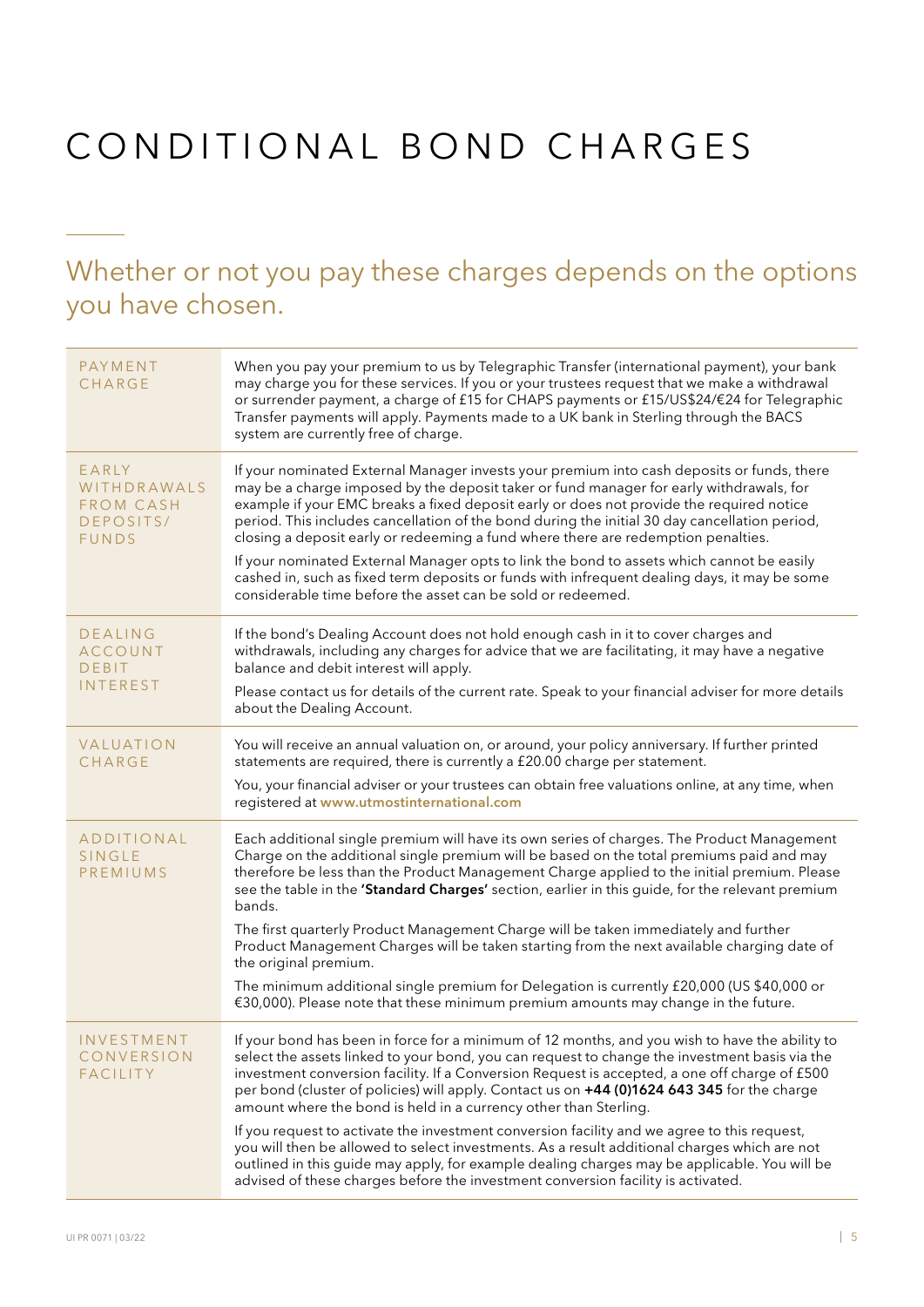| DEALING<br>CHARGE                                                                   | Where the investment conversion facility has been executed, a dealing charge of £36.55 (or<br>the equivalent in the currency of the fund being traded*) will apply for the purchase and the<br>sale of each asset and/or each cash deposit.                                                                                                                                                                                                                                                                                                                                                                                                                                                                                   |  |
|-------------------------------------------------------------------------------------|-------------------------------------------------------------------------------------------------------------------------------------------------------------------------------------------------------------------------------------------------------------------------------------------------------------------------------------------------------------------------------------------------------------------------------------------------------------------------------------------------------------------------------------------------------------------------------------------------------------------------------------------------------------------------------------------------------------------------------|--|
|                                                                                     | The provider of any fund or cash deposit may also apply their own charges for purchases and<br>sales. Assets traded through a stockbroker will also incur charges.                                                                                                                                                                                                                                                                                                                                                                                                                                                                                                                                                            |  |
|                                                                                     | In addition, a payment charge of $f17$ (or the equivalent in the currency of the asset being<br>traded*) will be made for every external asset purchase, to cover the bank costs incurred when<br>money is transferred.                                                                                                                                                                                                                                                                                                                                                                                                                                                                                                       |  |
|                                                                                     | *Based on the exchange rate available at the time of the trade.                                                                                                                                                                                                                                                                                                                                                                                                                                                                                                                                                                                                                                                               |  |
| <b>FUND</b><br>MANAGERS<br>FOR EXTERNAL<br>FUNDS &<br><b>STOCKBROKER</b><br>CHARGES | Where the investment conversion facility has been executed, there may be charges made<br>by the fund manager for running the fund, including any ongoing management fees and the<br>costs of buying and selling assets, and these are passed onto the bond.                                                                                                                                                                                                                                                                                                                                                                                                                                                                   |  |
|                                                                                     | Some funds may also have performance fees or other conditional charges. The provider of<br>an external asset or cash deposit may also apply initial charges or exit charges for purchases<br>and sales, and these will be reflected in the transaction applied to the bond. Contact your<br>financial adviser for further information. Assets traded through a stockbroker will also incur<br>further charges such as brokerage fees, stamp duty, tax and custodian fees. These charges<br>will also be passed on to the bond, with brokerage fees, tax and stamp duty reflected in the<br>transaction value, and custodian and delivery fees deducted on a monthly basis and reflected<br>separately in the Dealing Account. |  |
|                                                                                     | For further details, contact our Customer Support team on +44 (0) 1624 643 345.                                                                                                                                                                                                                                                                                                                                                                                                                                                                                                                                                                                                                                               |  |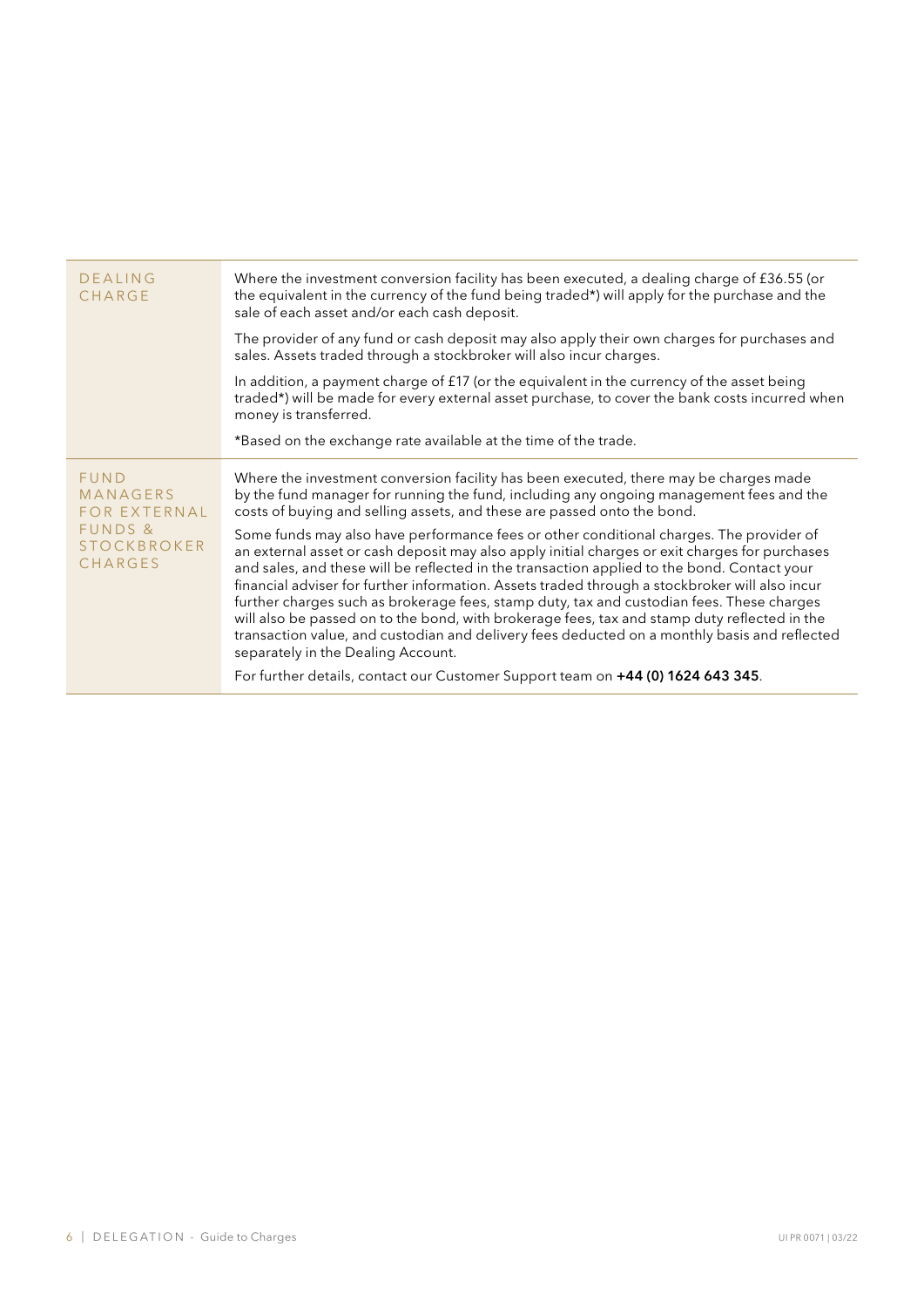# PAYING FOR ADVICE

Charges for advice and/or related services are agreed between you and your adviser. Agreeing the method of payment with your adviser is very important and should take into account your individual needs.

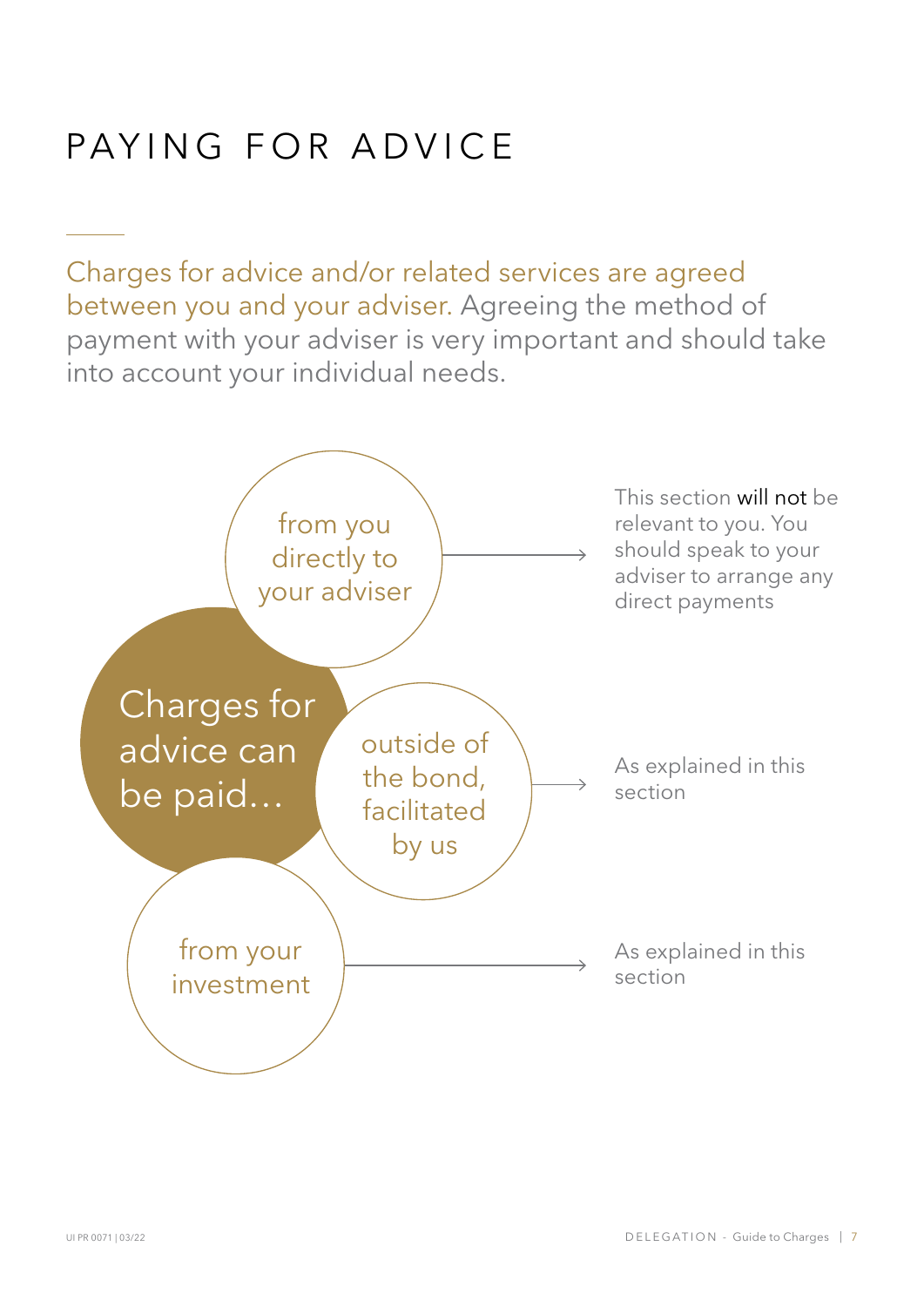# CHARGES FOR ADVICE

Adviser Charges (AC) is the term that applies to charges taken by a financial adviser for the advice on any matter relating to the bond.

We can facilitate the payment of advice-related charges in two ways:

| OUTSIDE OF THE BOND* | The initial adviser charge is deducted from the payment you send to us and<br>paid to your financial adviser with the remaining balance invested as the<br>premium into the bond. Following the deduction for the initial adviser charge,<br>the premium must meet the minimum investment requirements as stated in the<br>relevant product literature. |
|----------------------|---------------------------------------------------------------------------------------------------------------------------------------------------------------------------------------------------------------------------------------------------------------------------------------------------------------------------------------------------------|
| FROM INSIDE THE BOND | Initial**, ongoing or ad hoc advice charge payments which are paid to the<br>financial adviser from the value of the bond, after your premium has been<br>invested.                                                                                                                                                                                     |

\*We will only make the payment of the initial charge for advice to your financial adviser once the application and any supporting documentation has been fully accepted by us. No interest will be paid on any charges for advice being facilitated by us outside of the bond.

\*\* We can only facilitate one initial charge for advice provided by a financial adviser if the bond allows it. Please note that for certain trusts, including the Gift Trusts where the Settlor/Donor is not a beneficiary, we are unable to facilitate any initial charges for advice provided by a financial adviser from inside the bond.

You can ask us to facilitate any payments for advice from the bond by completing the relevant sections of our Adviser Charges Pack or relevant section of the application form, which you (or trustee where appropriate) will need to sign.

We do not need to know about any charges for advice which you agree to pay directly to your adviser.

Adviser charges (AC) that are to be paid from the bond to the financial adviser will form part of the 5% annual tax-deferred entitlement and may have potential tax consequences.

The tax information in this guide is based on our interpretation of current law and taxation practice in Ireland and the UK as at 1 January 2022. Please note that tax rules can change and are subject to individual circumstances.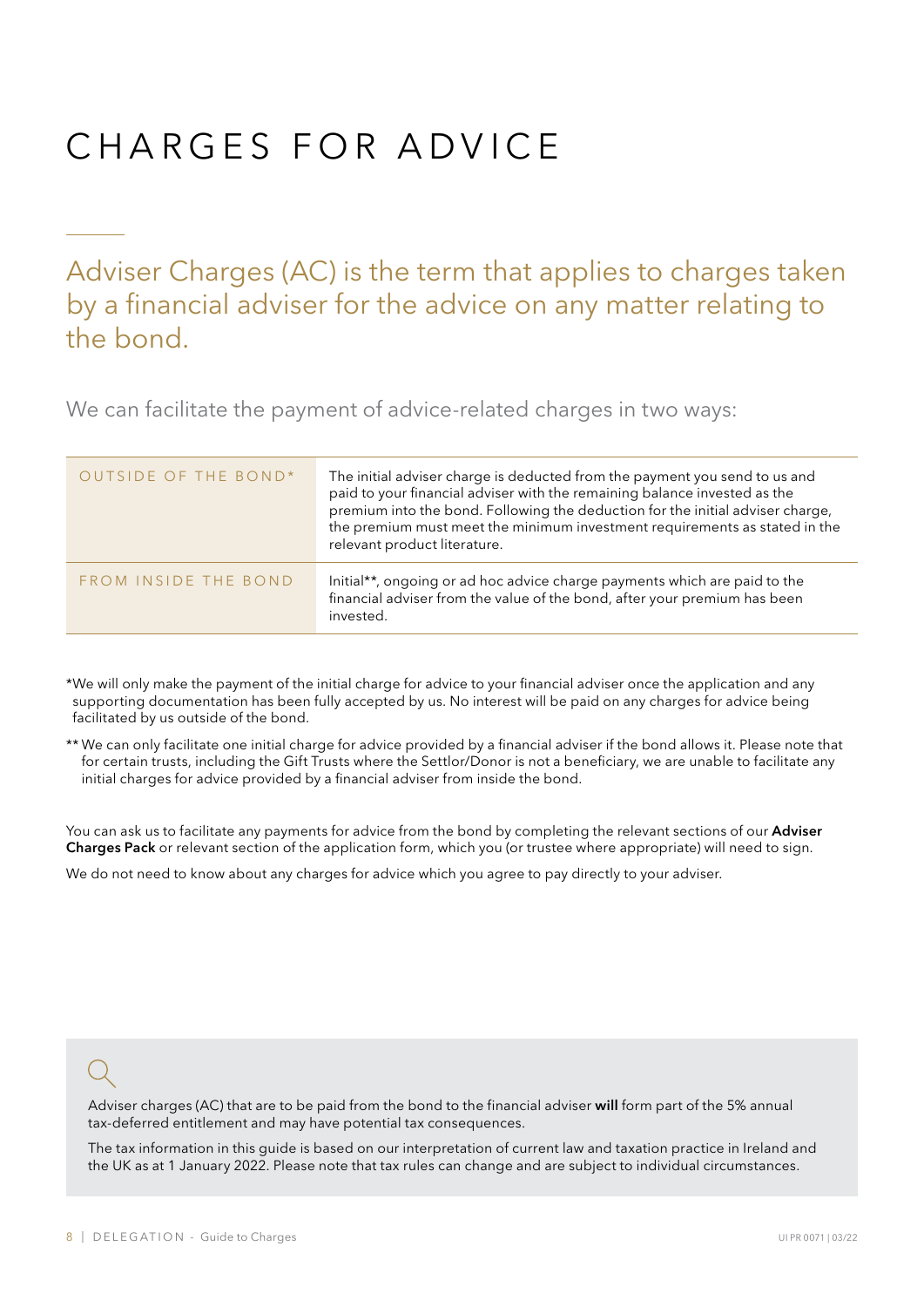### The table below outlines the different types of charges for advice that we can facilitate from inside the bond:

| INITIAL CHARGE<br><b>FOR ADVICE</b> | An initial charge for advice is a fee you agree to pay to your financial adviser when you<br>invest in the bond for the advice they provided. It can be applied on receipt of any initial<br>or additional single premium. We can apply this charge as a specific monetary amount<br>or as a percentage of the premium.<br>The charge is taken from the bond immediately at the time the premium is invested into<br>the bond by making a proportionate reduction in the amount to be invested in each fund.<br>Please be aware that only one initial charge for advice can be paid from each premium<br>invested.                                                                                                                                                                                                                                                      |
|-------------------------------------|-------------------------------------------------------------------------------------------------------------------------------------------------------------------------------------------------------------------------------------------------------------------------------------------------------------------------------------------------------------------------------------------------------------------------------------------------------------------------------------------------------------------------------------------------------------------------------------------------------------------------------------------------------------------------------------------------------------------------------------------------------------------------------------------------------------------------------------------------------------------------|
| ONGOING CHARGE<br><b>FOR ADVICE</b> | Ongoing charges for advice are a regular fee you agree to pay to your financial adviser<br>for the ongoing advice you receive in connection with the bond. Ongoing charges for<br>advice can be applied on a monthly, quarterly, half-yearly or yearly basis. We can<br>apply this charge as a specific monetary amount or as a percentage of the bond's<br>current value.<br>Ongoing charges for advice are applied to the Dealing Account.                                                                                                                                                                                                                                                                                                                                                                                                                            |
|                                     | As an EMC is appointed, due to the nature of External Managed Accounts, we<br>are only advised of the value of the assets in the account at periodic intervals. As<br>such, where you request us to base your charges for advice on the total value of<br>your bond, we can only do this by using the last available value for the account<br>held in our records. This may be some months out of date, during which time<br>significant market movements may occur. We regret that we cannot facilitate<br>subsequent adjustments in the charges for advice already taken and, if you feel an<br>adjustment is required, you will need to raise matters directly with the adviser the<br>charging agreement is applicable to. In addition, please note that any chargeable<br>event calculations will be based upon the actual payments we have made from<br>the bond. |
|                                     |                                                                                                                                                                                                                                                                                                                                                                                                                                                                                                                                                                                                                                                                                                                                                                                                                                                                         |
| AD HOC CHARGE<br><b>FOR ADVICE</b>  | Ad hoc charges for advice are a one-off fee you agree to pay to your adviser for advice<br>that they provide in connection with the bond. They are applied as single charges on an<br>ad hoc basis. We can apply this charge as a specific monetary amount only.                                                                                                                                                                                                                                                                                                                                                                                                                                                                                                                                                                                                        |
|                                     | Any ad hoc charges for advice are applied to the Dealing Account.                                                                                                                                                                                                                                                                                                                                                                                                                                                                                                                                                                                                                                                                                                                                                                                                       |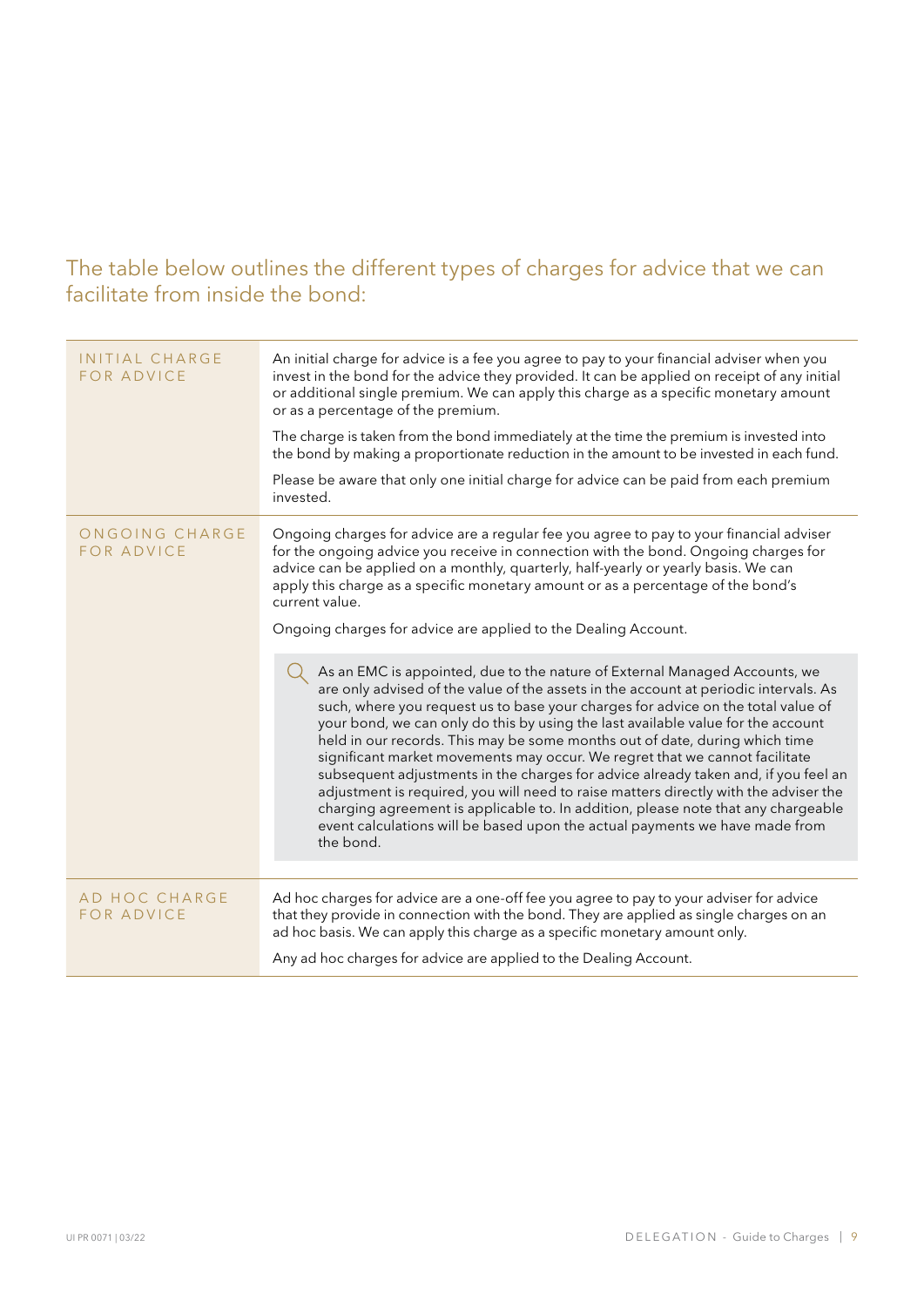### PAYING A FINANCIAL ADVISER

When a financial adviser provides you with any personal recommendations (product-based advice), the charge they take for this advice will be treated as an adviser charge. If you choose to pay an adviser charge to a financial adviser as a withdrawal from the bond, it will form part of the 5% annual tax-deferred entitlement.

#### HOW DO I PAY A FINANCIAL ADVISER?

If you choose to pay an adviser charge as a deduction from the bond, the following options are available:

- › initial adviser charge\*
- › ongoing adviser charge
- › ad hoc adviser charge.
- \* Initial adviser charges can be facilitated by us outside of the bond or as a withdrawal from the value of the bond once the bond is set up. Initial charges from inside the bond may not be available for some trust cases, please see the 'Trusts and paying for advice' section, later in this guide, for more information.

#### PAYING ADVISER CHARGES FROM A BOND HELD IN TRUST

Please remember that any instruction to facilitate adviser charges from the value of the bond held in trust, will need to be signed by all trustees.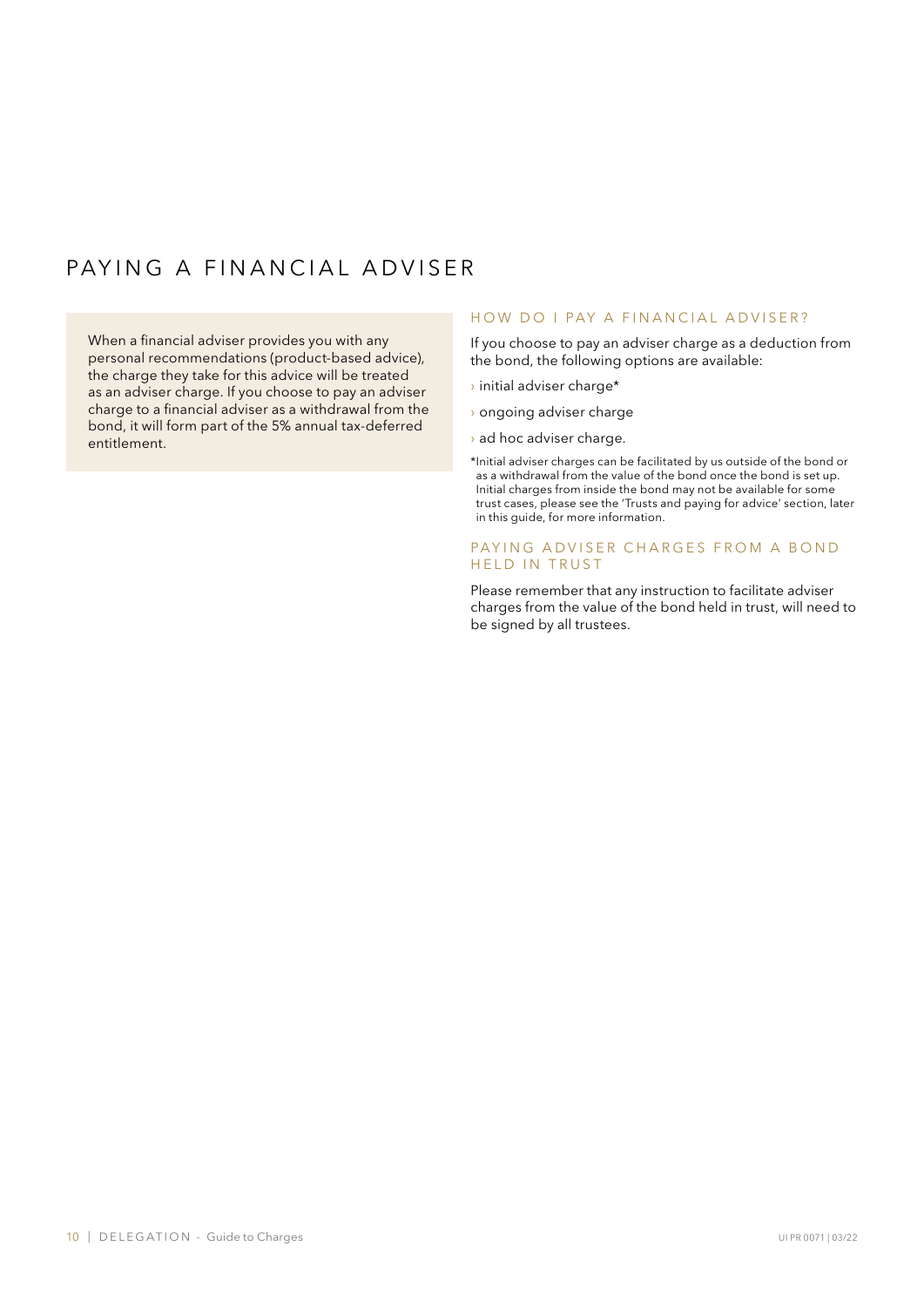# TRUSTS AND PAYING FOR ADVICE

Where we facilitate charges for advice in respect of a trust arrangement, we will need:

- $\rightarrow$  authority from the Settlor for any initial charge relating to advice given before the trust is created
- $\rightarrow$  authority from the trustees to pay for any charge for advice received once the trust has commenced.

There may be additional UK Income Tax and Inheritance Tax implications for you and your trustees to consider in relation to any payments made to cover charges for advice. You should discuss these with your financial adviser and you can also find further details in our Guide to Trusts.

#### A B S OLUTE AND DISCRETIONARY TRUSTS, WHERE SETTLOR CANNOT BE A BENEFICIARY (NEW TRUST USING UTMOST D R A F T S )

In order to prevent a Gift With Reservation of Benefit, we will not facilitate an initial charge for advice, given to you as the Settlor, from inside the bond. However, we can facilitate it outside of the bond prior to the bond and trust being established (see the next page for more information). The trustees can choose to pay ongoing and ad hoc charges for advice from the bond once the trust is established. However, any payments agreed by the trustee for advice given to the Settlor, or vice versa, could cause tax issues. You should speak with your adviser concerning Gifts With Reservation of Benefit or refer to our Guide to Trusts.

#### DELEGATION - DISCOUNTED GIFT TRUST

It is possible to place Delegation into a Discounted Gift Trust. Adviser charges can continue to be taken from the bond once settled into the Discounted Gift Trust. However, as advice is provided to the trustees, the trustees must agree to these charges. Any charges could have tax implications and you should speak to your financial adviser for more information.

#### UK PENSION ARRANGEMENTS

If your bond represents the asset of a registered UK Pension scheme (for example a Self-Invested Personal Pension (SIPP) or Small Self-Administered Scheme (SSAS) arrangement) then you should ensure, together with your adviser, that any adviser charges meet the requirements set down by HM Revenue & Customs for authorised scheme payments.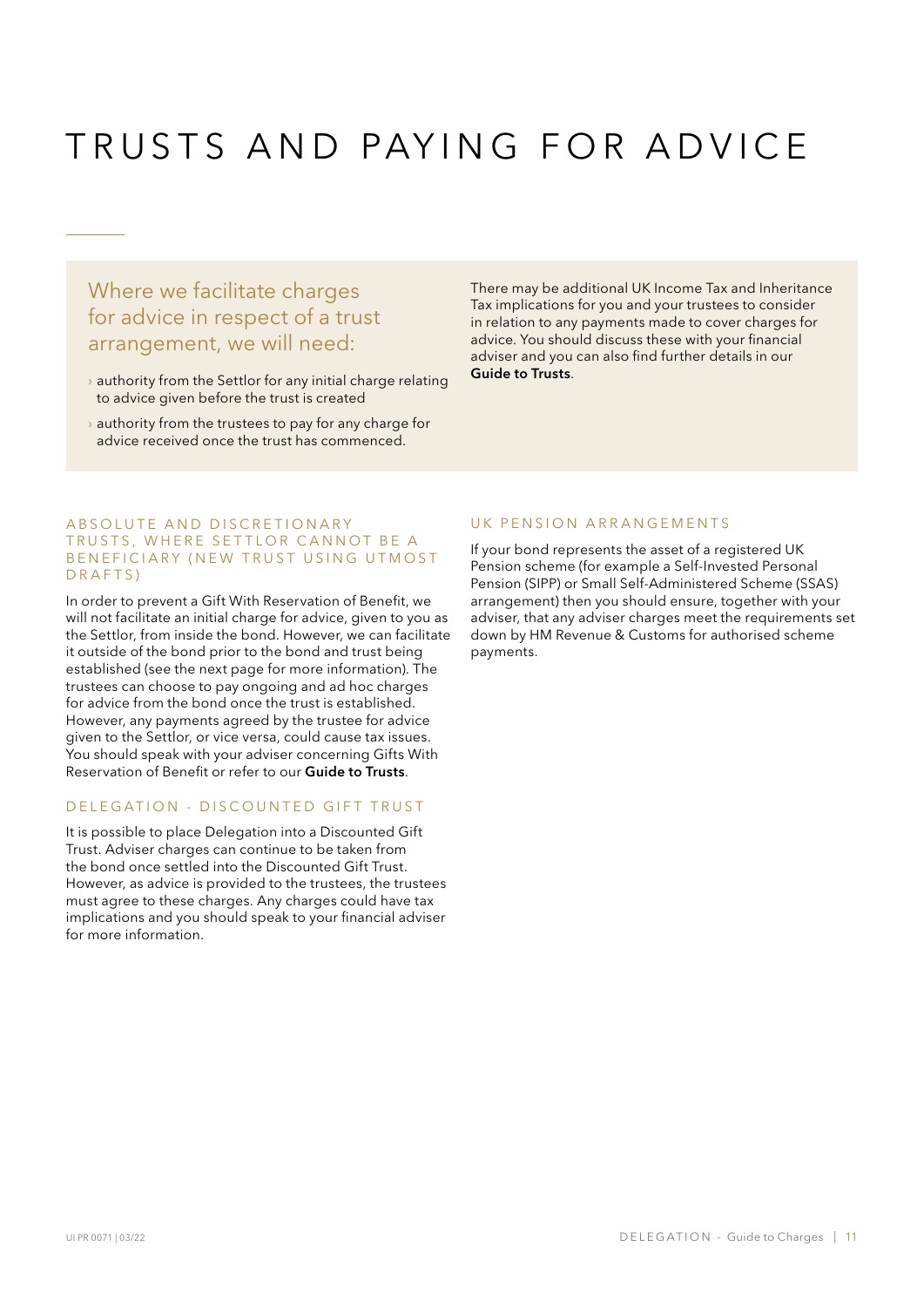### The table below outlines the options available to pay charges for advice under our trusts:

|                                                                              | <b>ADVICE PROVIDED TO THE</b><br><b>SETTLOR OR DONOR BY A</b><br><b>FINANCIAL ADVISER</b> |                                                             | <b>ADVICE</b><br><b>PROVIDED</b><br><b>TO THE</b><br><b>TRUSTEES</b> |
|------------------------------------------------------------------------------|-------------------------------------------------------------------------------------------|-------------------------------------------------------------|----------------------------------------------------------------------|
|                                                                              | Initial charge<br>for advice<br>outside of the<br>bond $(1)$                              | Initial charge<br>for advice from<br>inside the bond<br>(2) | Ongoing or ad<br>hoc charge for<br>advice from<br>inside the bond    |
| <b>PROBATE TRUST</b>                                                         | Yes                                                                                       | Yes                                                         | Yes                                                                  |
| <b>EXCLUDED PROPERTY TRUST</b>                                               | Yes                                                                                       | Yes                                                         | Yes                                                                  |
| <b>DISCRETIONARY TRUST</b><br>(SETTLOR CAN BE A POTENTIAL<br>BENEFICIARY)    | Yes                                                                                       | Yes                                                         | Yes                                                                  |
| <b>LOAN TRUST</b>                                                            | Yes                                                                                       | Yes(3)                                                      | Yes                                                                  |
| <b>ABSOLUTE TRUST</b><br>(DONOR CANNOT BE A BENEFICIARY)                     | Yes                                                                                       | <b>No</b>                                                   | Yes                                                                  |
| <b>DISCRETIONARY TRUST</b><br>(SETTLOR CANNOT BE A POTENTIAL<br>BENEFICIARY) | Yes                                                                                       | <b>No</b>                                                   | Yes                                                                  |
| <b>DISCOUNTED GIFT TRUST -</b><br><b>ABSOLUTE TRUST</b>                      | Yes $(4)$                                                                                 | (4)                                                         | (4)                                                                  |
| <b>DISCOUNTED GIFT TRUST -</b><br>DISCRETIONARY TRUST                        | (4)                                                                                       | (4)                                                         | (4)                                                                  |

1 The term 'outside of the bond' includes:

(a) payments made between you and your adviser (direct payments) and

- (b) where we deduct the charges for advice from the payment you make to us before investing the balance as the premium into the bond.
- 2 The term 'from inside the bond' includes any payment that is made from the bond after the premium has been invested.
- 3 Any payment of charges for advice from the bond for advice received by the Settlor would count as a part repayment of the loan, as the Settlor is not a beneficiary of the trust fund. This will reduce the remaining balance of the loan that can be used to provide an 'income' to the Settlor. Please speak to your financial adviser for further information.
- 4 The options to pay initial, ongoing and ad hoc charges for advice are still available before the bond is placed into the Discounted Gift Trust. However, any advice, provided by the financial adviser, related to the setup of the Discounted Gift Trust would need to be taken before the trust is created. This may impact the amount of 'income' you could take under the Discounted Gift Trust in that year without creating an Income Tax charge. Once the trust is established, any existing ongoing adviser charges will need to be agreed by the trustees. The trustees will need to establish a new charging agreement using the Adviser Charges Pack.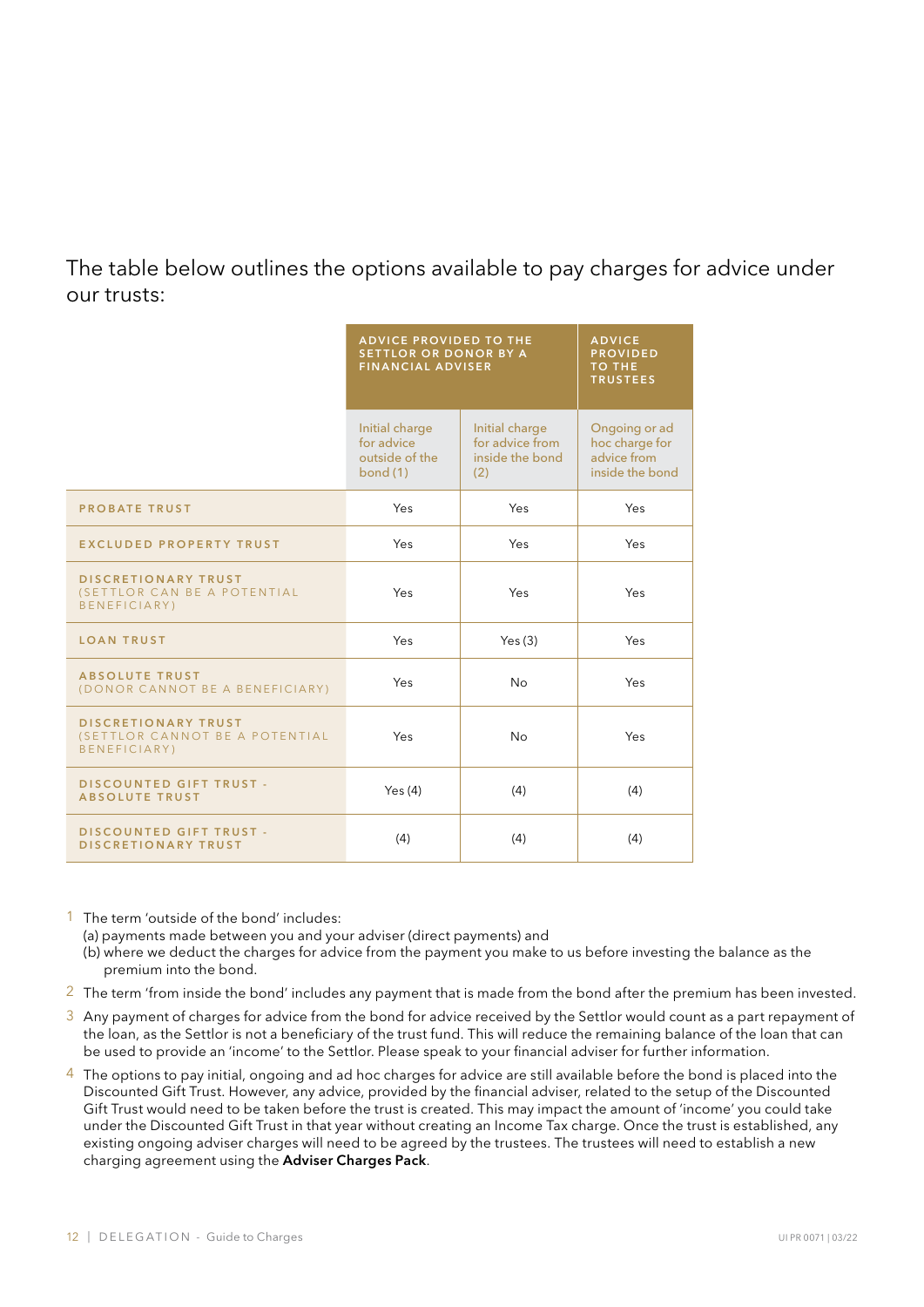Where you have agreed with your adviser to pay a charge relating to advice, from your bond, you will also need to be aware of the following information.

#### HOW DO I ARRANGE FOR CHARGES FOR A D VICE TO BE PAID FROM MY BOND?

You, or your trustees, can request that we facilitate the payment of adviser charges to your financial adviser, by completing and signing the adviser charging section of the relevant application form. For certain trusts initial advice may not be able to be paid from inside the bond (see the table earlier in this section for more information).

Once the bond is in force, you can request we facilitate the payment of any type of charges for advice as a deduction from inside the bond, by completing the relevant section of the Adviser Charges Pack.

Charges for advice will not be paid from your bond until we have received the relevant agreement completed and signed by you, or where applicable the trustees.

Please remember that we cannot facilitate the payment of charges for advice in advance of the relevant services being provided to you.

#### CAN I STOP PAYING CHARGES FOR ADVICE FROM MY BOND?

Yes. If you no longer wish to pay charges for advice from your bond you should speak to your adviser. You, or your adviser, can cancel any arrangement to pay for advice at any time. If you cancel an arrangement we will stop any further advice charges in relation to that existing arrangement.

If we receive an instruction to cancel any charges for advice, we will confirm the charging agreement has been cancelled to both you and the relevant adviser. You will need to make other arrangements with your adviser to pay any outstanding charges or charges for future services they provide.

Where the bond is held in trust the instructions to cancel a charge for advice will usually be confirmed between the trustees and the adviser. In addition, any instructions to facilitate new charges will also need to be agreed and signed for by the trustees.

Once your bond is in force we require a month's notice of any changes to the charges for advice that we facilitate. You can restart payments of charges for advice from your bond at any time. To restart payments you will be required to complete a new Adviser Charges Pack.

#### WHAT HAPPFNS TO CHARGES FOR ADVICE IF I CANCEL MY BOND?

If you exercise your right to cancel the bond during the 30 day cancellation period, we will not return any amount relating to charges for advice already paid to your adviser. If necessary, you will need to reclaim any refundable payments in relation to these charges directly from your adviser.

#### WHAT HAPPENS TO ANY CHARGES FOR A D VICE IF I SURRENDER MY BOND?

If you fully surrender your bond and are paying any charges for advice from the bond, any outstanding or further charges due on or after the day of surrender will be stopped. Where applicable, you will be responsible for paying your adviser directly.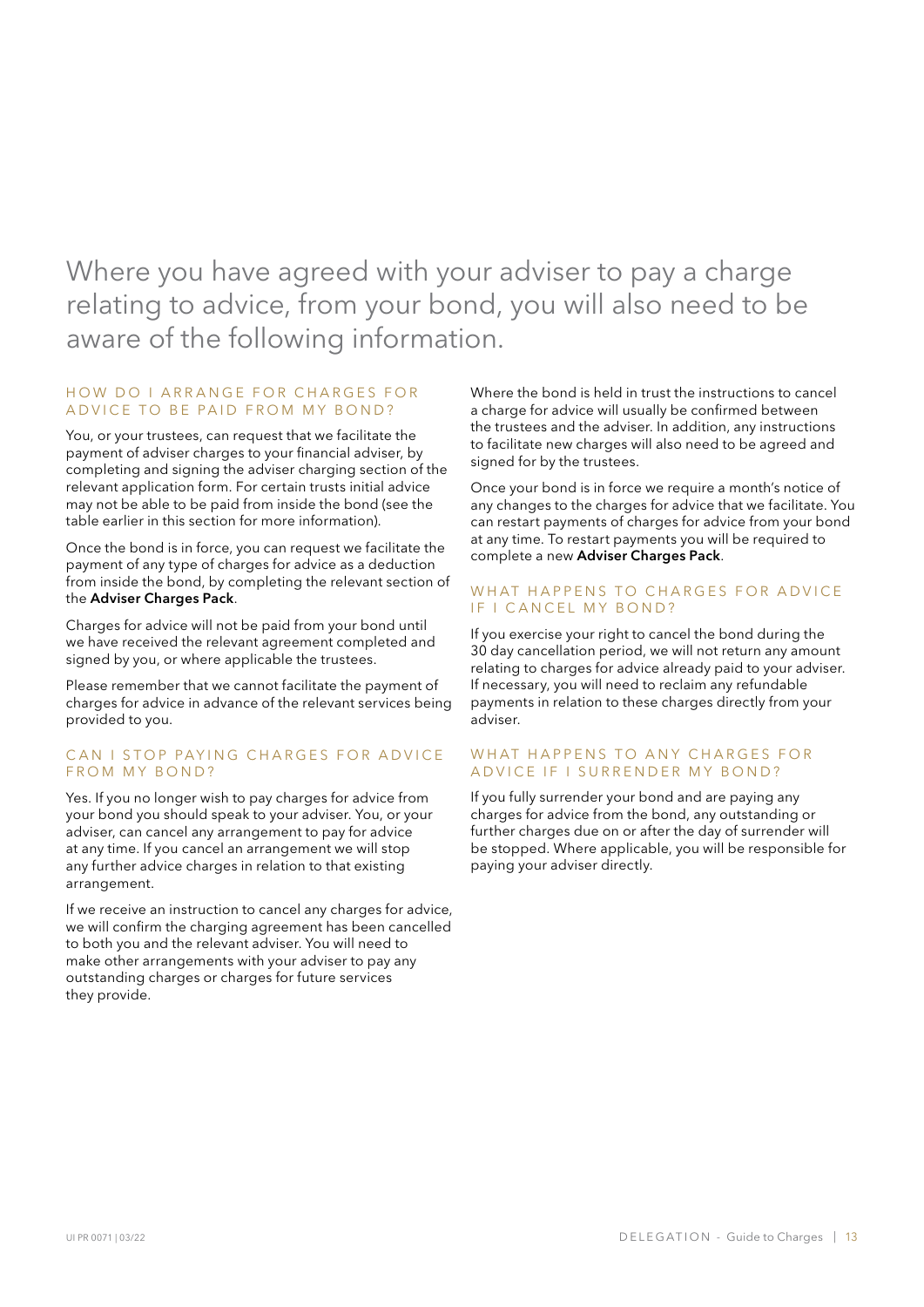#### WHAT HAPPENS TO ANY CHARGES FOR A D VICE IF I SURREN DER IN DIVIDUAL SEGMENTS WITHIN MY BOND?

If you, or where applicable the trustees, surrender one or more segments within your bond, any charges for advice will not change. Any applicable charges for advice will be redistributed to other segments in your bond.

#### CAN I REQUEST A REFUND OF ANY CHARGES FOR ADVICE ALREADY PAID?

Arrangements to refund any charges for advice taken from the bond should be discussed between you and your adviser.

If a refund is agreed, then in certain circumstances the refunded amount may be able to be re-invested into the bond. This would be treated as an additional premium and would be subject to minimum investment requirements and charges. Where a policy is in trust, paying in an additional premium may not be possible or have tax implications in respect of the settlement. You should discuss individual circumstances with your financial adviser before taking any action.

Adviser Charges: Please be aware that, even if a refund has been agreed between you and your financial adviser, the tax position of any adviser charge taken from the bond cannot be reversed. If an adviser charge creates a chargeable gain on your bond, because it exceeds the 5% annual tax-deferred entitlement when added to other withdrawals in the policy year, then it cannot be reversed once the adviser charge has been paid.

#### WHAT HAPPENS IF I CHANGE MY ADVISER?

If you want to change your adviser you will need to discuss with them how to settle any outstanding charges for advice that are due. Once you have informed us of the decision we will stop any existing charges for advice being deducted from your bond.

#### WHAT HAPPENS WHEN I DIE?

If the bond is brought to an end on or after your death, payment of charges for advice from your bond will be stopped. This means any outstanding payments that are due to the adviser may still need to be settled directly with your adviser.

#### WHAT HAPPENS IF MY BOND FALLS BELOW THE MINIMUM AMOUNT REQUIRED TO KEEP IT IN FORCE?

If the bond falls below the minimum amount required to keep the bond in force any charges for advice agreed to be paid from the bond will be stopped. If any amount requested to be taken from the bond to cover charges for advice would take the bond below this minimum, then the request will not be processed and we will write to tell you. In both these instances, you will need to pay any outstanding charges for advice directly to your adviser.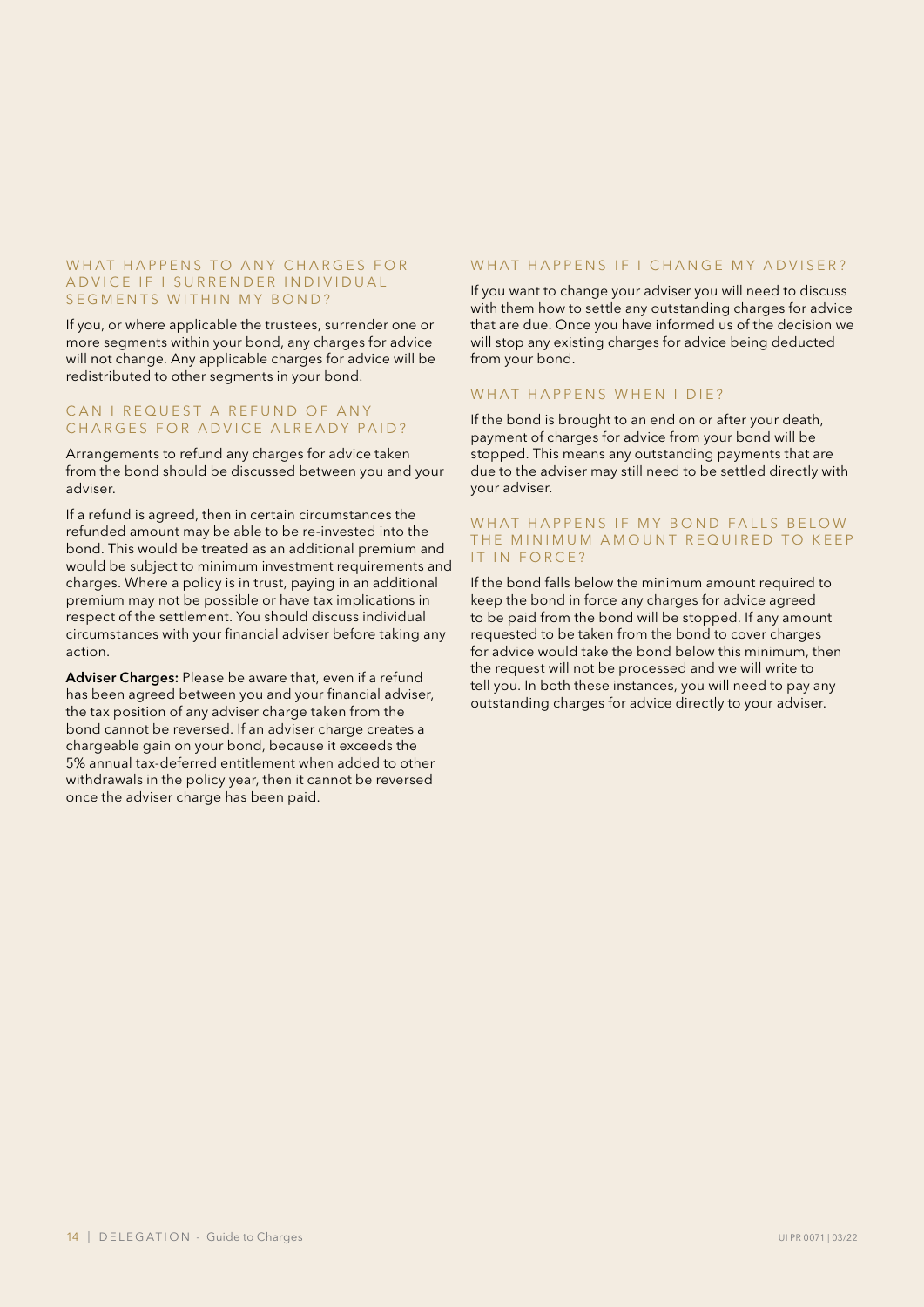# CHARGING DATES

 $\mathcal{L}(\mathcal{L})$ 

| <b>Product Management</b><br>Charge             | Policy quarter                                                                                                                                                              |  |
|-------------------------------------------------|-----------------------------------------------------------------------------------------------------------------------------------------------------------------------------|--|
| <b>Administration Charge</b><br>(if applicable) |                                                                                                                                                                             |  |
| Interest (Credit/Debit,<br>if applicable)       | Calendar quarter end                                                                                                                                                        |  |
| Charges for advice                              | Given date either monthly, quarterly, half-yearly,<br>yearly or ad hoc                                                                                                      |  |
| Payment charges                                 | Will be taken at the time of transaction when<br>any money is paid to the appointed EMC, or for<br>payments made to the client for any withdrawals or<br>surrender requests |  |
| <b>Dealing charges</b><br>(if applicable)       | Will be taken at the time of any deal, withdrawal or<br>surrender, where applicable.                                                                                        |  |